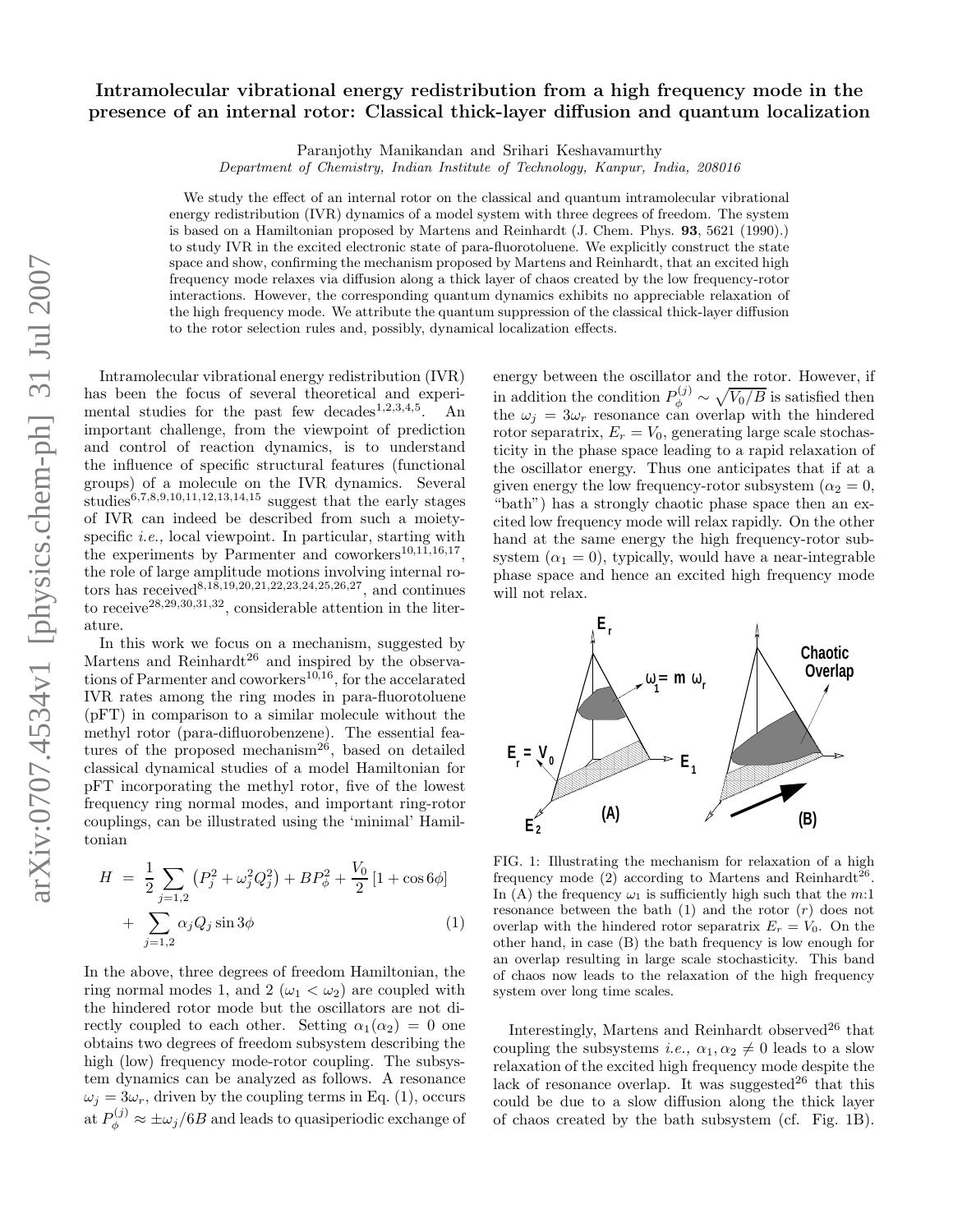Evidence for such a "stochastic pumping" mechanism<sup>33</sup> was provided by modifying the system so that the bath dynamics is no longer strongly chaotic as sketched in Fig. 1A. Clearly, such a mechanism would lead to extensive mixing of all the ring modes and therefore support the experimental observations. However, there are crucial questions, given the debate about the precise role of the rotor8,11,20, that have not yet been answered. Firstly, the Hamiltonian used in the original studies involved five of the ring modes and the hindered rotor. Is it possible that the 'minimal' Hamiltonian in Eq. (1) is enough to capture the main mechanisms? Secondly, can one explicitly show the existence of the thick-layer diffusion and understand the nature of this diffusion? Finally, is the mechanism valid quantum mechanically? The last issue is crucial, as was also hinted by Martens and Reinhardt, due to strict rotor selection rules<sup>16,25</sup> and the possibility that quantum mechanics might localize the long time classical transport. In this work we report some of our preliminary results which provide answers to the questions posed above.

We consider the Hamiltonian in Eq. (1) with the oscillator frequencies  $\omega_1 = 110 \text{ cm}^{-1}$ ,  $\omega_2 = 359 \text{ cm}^{-1}$ , rotor barrier  $V_0 = 34$  cm<sup>-1</sup>, and methyl rotational constant  $B = 4.65$  cm<sup>-1</sup>. The parameters are identical to that of the earlier work $^{26}$  except that only the lowest and the highest frequency modes have been retained  $34$ . An ensemble of classical trajectories with fixed actions  $(J_1, J_2, P_\phi)$  and random phases of the oscillators  $(\theta_1, \theta_2)$ and the rotor  $(\phi)$  are generated to model initially excited nonstationary zeroth-order quantum states  $|v_1, v_2, v_r\rangle$ . In Fig. 2 we show the results for a representative case of the excited high frequency oscillator corresponding to the zeroth-order quantum state  $|0, 5, 1\rangle$ . Trajectories are propagated for 100 ps and in Fig. 2 the ensemble averaged mode energies are shown as a function of time. It is clear that the high frequency mode relaxes over the long timescale with the energy being gained by the low frequency mode and the rotor. In fact the subsystem rotor surface of sections shown in Fig. 2 correspond to  $H = E_{0.51}^{0} \approx 2034$  cm<sup>-1</sup> and suggest that the high frequency mode should not relax. Thus the energy flow out of mode 2 in Fig. 2a is a three degree of freedom effect and identical to the observations made by Martens and Reinhardt in their six degrees of freedom Hamiltonian<sup>26</sup>.

Is the long time energy relaxation of the mode 2 seen in Fig. 2a due to the thick-layer diffusion mechanism suggested earlier<sup>26</sup>? To this end we study the classical IVR dynamics by explicitly constructing the zeroth-order action space  $(J_1, J_2, P_\phi)$  *i.e.*, state space. A set of initial actions were chosen by fixing the total energy  $H = E_{0.51}^0$ and angles  $(\theta_1, \theta_2, \phi) = (0, 0, 0)$ . These set of initial conditions are then propagated to  $T = 100$  ps and the diffusion constants

$$
d_k(T) = \frac{1}{T} \int_0^T | \Omega_k(t) - \overline{\Omega} | dt \qquad (2)
$$

for  $k = 1, 2, r$  are determined. The  $\Omega_k$  are the local non-



FIG. 2: (Color online) (a) Classical average mode energies (in cm<sup>−</sup><sup>1</sup> ) versus time for an ensemble of trajectories with initial conditions corresponding to  $|v_1, v_2, v_r\rangle = |0, 5, 1\rangle$ . The coupling constants<sup>34</sup> are  $\alpha_1 = -3.14$  cm<sup>-1</sup>/ $\AA$  and  $\alpha_2 = 2.3$ cm<sup>-1</sup>/*Å*. The  $(\phi, P_{\phi})$  surface of sections, at the zeroth-order energy  $E_{0.51}^{0} = 2034$  cm<sup>-1</sup>, for the two degrees of freedom subsystems obtained by decoupling the high and the low frequency modes respectively are also shown. The 3:1 resonance islands (green) and the rotor (blue) regions are clearly visible in the 2-r subsystem. (b) The  $(\theta_1, \theta_2, \phi) = (0, 0, 0)$  slice of the state space at  $E_{051}^0$  is shown and exhibits regions with large and small diffusions (in  $ps^{-1}$ ). Note the existence of a chaotic band which should be compared to the schematic shown in Fig. 1B. A representative trajectory with large diffusion along the chaotic band is also shown in (b) with the circles representing 1 ps intervals. (c) The frequency content of the representative trajectory in (b) confirms the chaotic behaviour of the rotor-low frequency subsystem. See text for details.

linear frequencies extracted using a wavelet-based timefrequency approach<sup>35</sup>. The sum of the  $d_k$ 's is then associated with each trajectory (point in the state space) and hence the regular (low diffusion) and chaotic (high diffusion) regions are identified. In Fig. 2b the state space is shown as a projection onto the  $(J_1, J_2)$  plane and the band of stochasticity, due to the mode 1 and rotor interaction as sketched in Fig. 1B, is clearly seen. Several classical trajectories corresponding to  $|0, 5, 1\rangle$  were propagated for 100 ps and a variety of diffusive behaviours were seen. In Fig. 2b we show a typical high diffusion trajectory superimposed on the state space which clearly shows the diffusion along the thick layer of chaos.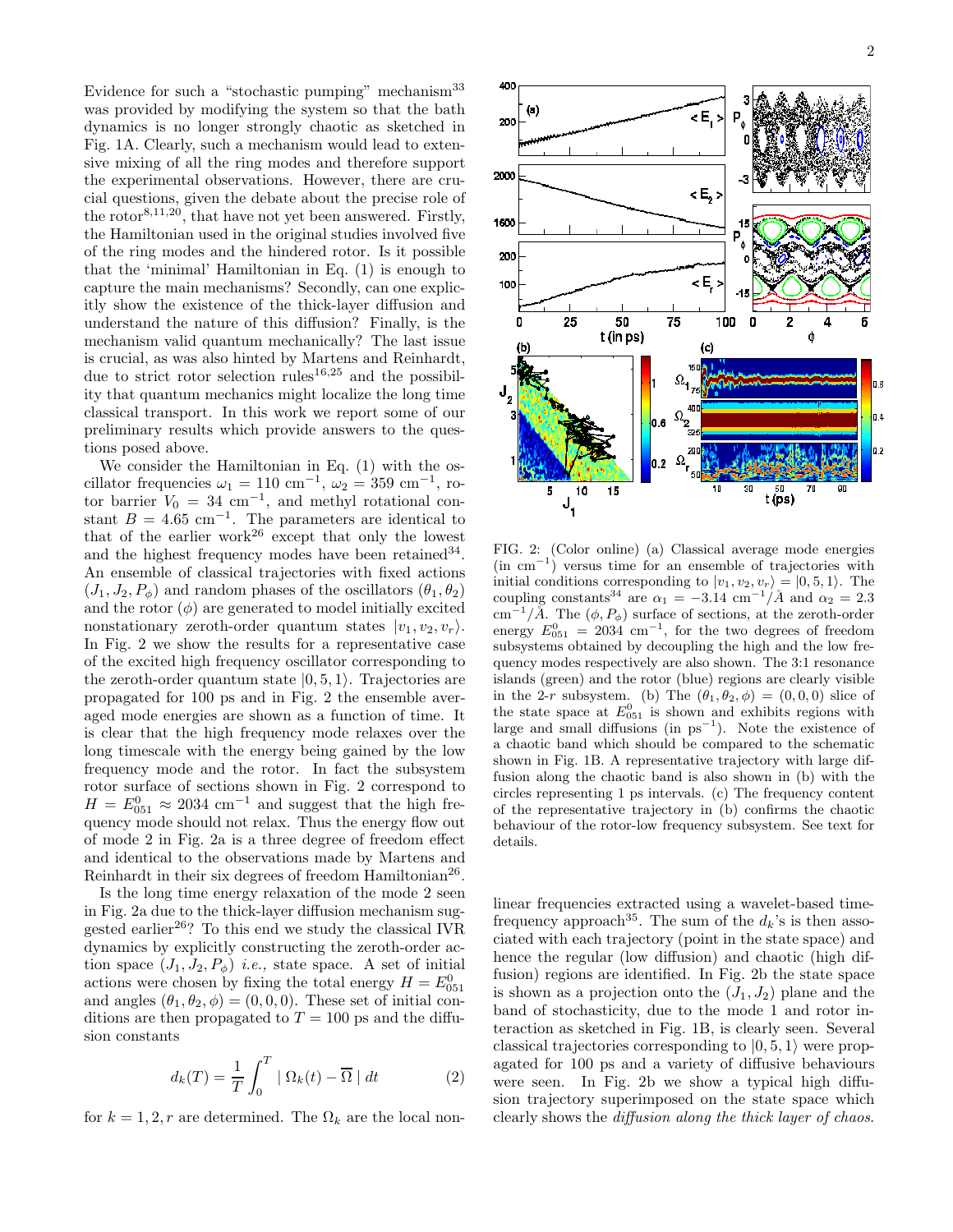This establishes the mechanism proposed by Martens and Reinhardt for the minimal Hamiltonian in Eq. (1). Moreover, to the best of our knowledge, this is the first time that the thick-layer diffusion has been explicitly shown in a molecular system.



FIG. 3: (Color online) Quantum average mode energes (red) compared to the classical (black symbols) analogs shown in Fig. 2a. The bottom panels compare the classical (thick black) and quantum (red) rotor angular momentum distributions. (a) Original system (cf. Eq. 1) indicates localization of the quantum  $p(P_{\phi})$  as compared to the classical case. In (b) and (c) weak couplings between mode 1 and the rotor of the form  $\beta Q_1 \sin 2\phi$  and  $\beta Q_1 \sin \phi$  with  $\beta = -1 \text{ cm}^{-1}/\mathring{A}$  respectively are added to the original system in order to break the  $\Delta v_r = \pm 3$  selection rule in (a).

Certain features of the dynamics that are inherently due to the system having three or more degrees of freedom are worth pointing out at this stage. A careful look at the trajectory shown in Fig. 2b reveals that for nearly 15 ps there is very little energy relaxation in  $E_2$ . In our computations this feature was common to a large number of trajectories. A preliminary understanding of the  $\sim$  15 ps 'incubation' time can be gained by the timefrequency analysis<sup>35</sup> of the classical dynamics. In Fig. 2c the results for the representative trajectory undergoing thick-layer diffusion in the state space are shown as spectrograms i.e., the distribution of the local frequency amplitudes as a function of time. One can see that during the incubation time the low frequency mode and the rotor exhibit strong coupling and chaotic dynamics while the high frequency mode is decoupled. At longer times

perturbations in the local frequency associated with the mode 2 are clearly visible. The rotor phase space shown in Fig. 2 for the bath indicates a thin layer of chaos which is insuffcient to drive the energy relaxation of the high frequency mode. Consequently we interpret the incubation time as the time required for the low frequency-rotor subsystem to generate the thick layer of chaos. Incidentally, we remark here that Martens and Reinhardt arrive at nearly the same timescale for the high-frequency cutoff in the spectral density associated with the random force generated by the chaotic bath dynamics. After the incubation time the trajectory rapidly moves along the chaotic layer resulting in the energy flowing into the low frequency mode and the rotor. At longer times the trajectory once again performs diffusive motion about specific regions in the state space.

We now address the crucial issue of wether the quantum dynamics of Eq. (1) would also exhibit the thicklayer diffusion leading to the relaxation of the excited high frequency mode. Surprisingly, and as far as we can tell, there has been no attempt to confirm the mechanism proposed by Martens and Reinhardt in the quantum domain. We note, however, that Leitner and Wolynes have studied  $36,37$  the effect of quantization on the weak stochastic pump model of Arnol'd diffusion. In this case, involving anharmonic oscillators, it was found that the quantization limits the extent of diffusion. Does this imply a similar localization for the quantum dynamics of our minimal Hamiltonian? To investigate this possibility we have performed detailed quantum studies of the IVR dynamics of our system. A converged basis set, using direct product of harmonic oscillator and free rotor basis functions, was employed in all the studies. In Fig. 3 we show the quantum average mode energies  $\langle E_k \rangle$  for the zeroth-order state  $|0, 5, 1\rangle$  and compare with the classical results of Fig. 2. It is clear from the figure that quantum mechanically the high frequency mode does not relax even on the 100 ps timescale - infact a beating pattern is observed. It is important to mention that results of further studies (not shown here) on the quantum dynamics including the rest of the ring modes, as in the original study<sup>26</sup>, again indicate little to no energy flow out of the high frequency mode. Thus, it appears that the classical thick-layer diffusion is completely suppressed in the corresponding quantum system.

There can be a couple of reasons for the observed quantum behaviour. The first, as already alluded to earlier, could be due to a genuine quantum localization of the thick-layer diffusion. Consequently, relevant eigenstates of Eq. (1) were investigated and none of them displayed a strong delocalization along the chaotic layer. Nevertheless, the fact that the high frequency mode does not relax even upon the inclusion of additional ring modes points to an insufficient density of states in the chaotic layer. One other possibility has to do with the fact that quantum mechanically there is a strict rotor selection rule  $\Delta v_r = \pm 3$  due to the  $Q \sin 3\phi$  coupling in Eq. (1). Thus the low frequency-rotor coupling cannot lead to the pop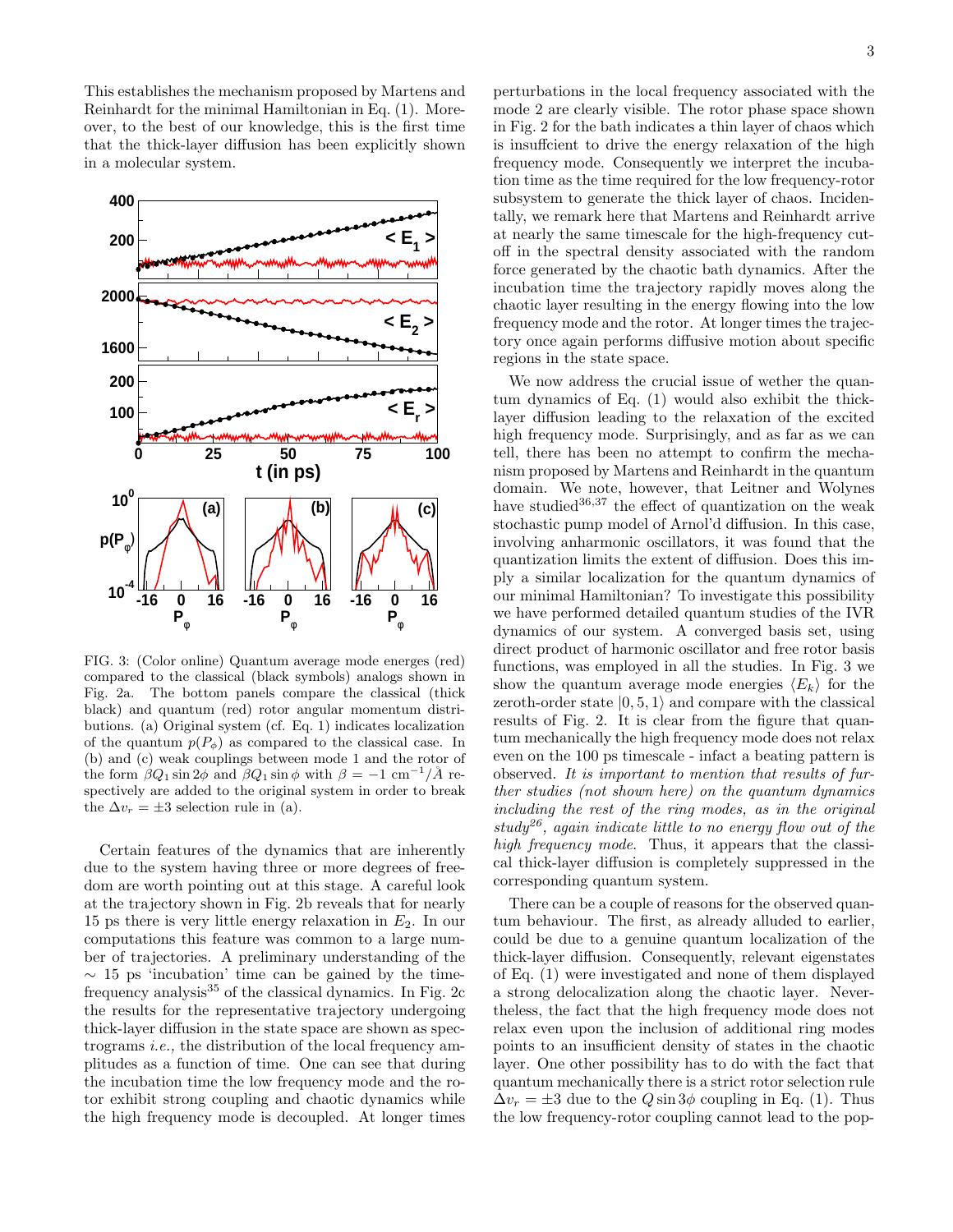ulation of specific rotor states as opposed to the situation in the classical dynamics. The consequences can be clearly seen in Fig. 3a where the quantum rotor momentum distribution $38$ 

$$
p(v_r = \hbar P_{\phi}) = \frac{1}{T} \int_0^T dt \sum_{v_1 v_2} \left| \langle v_1 v_2 v_r | e^{-iHt/\hbar} | 0, 5, 1 \rangle \right|^2
$$
\n(3)

is compared with the corresponding classical distribution<sup>26</sup>  $p(P_{\phi})$  at T = 100 ps. The quantum distribution is localized and the asymmetric form of the envelope is due to the selection rule. In order to assess the importance of the rotor selection rule to the observed quantum localization weak coupling terms between the low frequency mode and the rotor of the form  $\beta Q_1 \sin 2\phi$  and  $\beta Q_1 \sin \phi$  were introduced in Eq. (1) with  $\beta = -1$  cm<sup>-1</sup>/Å. The resulting quantum and classical  $p(P_{\phi})$  are compared in Fig. 3b and Fig. 3c respectively. Although one observes population of higher

- $<sup>1</sup>$  K. K. Lehmann, G. Scoles, and B. H. Pate, Annu. Rev.</sup> Phys. Chem. 45, 241 (1994).
- $^2$  D. J. Nesbitt and R. W. Field, J. Phys. Chem. 100, 12735 (1996).
- 3 J. Keske, D. A. McWhorter, and B. H. Pate, Int. Rev. Phys. Chem. 19, 363 (2000).
- <sup>4</sup> M. Gruebele and P. G. Wolynes, Acc. Chem. Res. 37, 261  $(2004).$
- $5$  T. Uzer, Phys. Rep. 199, 73 (1991).
- <sup>6</sup> E. L. Sibert, W. P. Reinhardt, and J. T. Hynes, J. Chem. Phys. 81, 1115 (1984).
- $^7$  A. McIlroy and D. J. Nesbitt, J. Chem. Phys. 92, 2229 (1990); 101, 3421 (1994).
- 8 J. E. Gambogi, L'Esperance, K. K. Lehmann, B. H. Pate, and G. Scoles, J. Chem. Phys. 98, 1112 (1993).
- <sup>9</sup> J. B. Hopkins, D. E. Powers, and R. E. Smalley, J. Chem. Phys. 71, 3886 (1979); D. E. Powers, J. B. Hopkins, and R. E. Smalley, ibid. 72, 5721 (1980); 74, 5971 (1981).
- $^{10}\,$  C. S. Parmenter and B. M. Stone, J. Chem. Phys.  $\bf 84, 4710$ (1986).
- $11$  D. B. Moss and C. S. Parmenter, J. Chem. Phys. 98, 6897 (1993).
- $12 \text{ J. S. Hutchinson. W. P. Reinhardt, and J. T. Hvnes. J.}$ Chem. Phys. 79, 4247 (1983).
- $13$  E. R. Th. Kerstel, K. K. Lehmann, T. F. Mentel, B. H. Pate, and G. Scoles, J. Phys. Chem. 95, 8282 (1991).
- $^{14}\,$  G. A. Bethardy, X. Wang, and D. S. Perry, Can. J. Chem. 72, 652 (1994).
- $^{15}\,$  G. T. Fraser, B. H. Pate, G. A. Bethardy, and D. S. Perry, Chem. Phys. 175, 223 (1993).
- $^{16}$  D. B. Moss, C. S. Parmenter, and G. E. Ewing, J. Chem. Phys. 86, 51 (1986).
- <sup>17</sup> P. J. Timbers, C. S. Parmenter, and D. B. Moss, J. Chem. Phys. 100, 1028 (1994).
- <sup>18</sup> V. A. Walters, S. D. Colson, D. L. Snavely, K. B. Wiberg, and B. M. Jamison, J. Phys. Chem. 89, 3857 (1985).
- <sup>19</sup> P. Hoffman, R. B. Gerber, M. A. Ratner, L. C. Baylor, and E. Weitz, J. Chem. Phys. 88, 7434 (1988).

momentum states, the quantum distribution is still narrower than the classical distribution. At the same time even for the modified cases no energy relaxation of the high frequency oscillator is observed. Therefore, given the lack of a sufficient density of states in the chaotic layer, rotor selection rule might not be the sole factor responsible for the quantum localization. The classical-quantum correspondence of  $p(P_{\phi})$  have been studied earlier<sup>38</sup> in the context of periodically kicked one degree of freedom systems. In our case the system has three degrees of freedom and the nature of partial barriers is not yet clear. Further work, in addition to a careful study of the dependence of energy diffusion and quantum eigenstates on  $\hbar$ , is required to provide a firm answer and such studies are currently underway.

The authors acknowledge Profs. Gerrit Groenenboom, David Leitner, and Brooks Pate for useful discussions and suggestions.

- $20$  J. S. Baskin, T. S. Rose, and A. H. Zewail, J. Chem. Phys. 88, 1458 (1988).
- <sup>21</sup> J. H. Frederick and G. M. McClelland, J. Chem. Phys. 84, 4347 (1986).
- $^{22}$  L. G. Spears and J. S. Hutchinson, J. Chem. Phys.  $88, 240$ (1988); 88, 250 (1988).
- <sup>23</sup> B. G. Sumpter, C. C. Martens, and G. S. Ezra, J. Phys. Chem. 92, 7193 (1988) and references therein.
- $^{24}$  H. W. Schranz and M. A. Collins, J. Chem. Phys.  $\bf 98, \, 1132$ (1992); 100, 2089 (1993); 101, 307 (1994).
- <sup>25</sup> J. T. Vivian, S. A. Lehn, and J. H. Frederick, J. Chem. Phys. 107, 6646 (1997).
- <sup>26</sup> C. C. Martens and W. P. Reinhardt, J. Chem. Phys. 93, 5621 (1990).
- <sup>27</sup> Z. Q. Zhao, C. S. Parmenter, D. B. Moss, A. J. Bradley, A. E. W. Knight, and K. G. Owens, J. Chem. Phys. 96, 6362 (1992).
- <sup>28</sup> J. A. Davies, K. L. Reid, M. Towrie, and P. Matousek, J. Chem. Phys. 117, 9099 (2002).
- $29$  D. R. Borst and D. W. Pratt, J. Chem. Phys. 113, 3658  $(2000)$ .
- $30\,$  C. J. Hammond, V. L. Ayles, D. E. Bergeron, K. L. Reid, and T. G. Wright, J. Chem. Phys. 125, 124308 (2006).
- $31$  R. Pearman and M. Gruebele, Z. Phys. Chemie 214, 1439 (2000).
- $32$  C. K. Nandi, M. K. Hazra, and T. Chakraborty, J. Chem. Phys. 121, 7562 (2004).
- <sup>33</sup> A. J. Lichtenberg and M. A. Lieberman, Regular and Stochastic Motion (Springer, New York, 1983).
- <sup>34</sup> The coupling constants  $\alpha_j$  reported in ref. 26 appear to be too large by a factor of 100. This has been confirmed by reproducing the results in ref. 26 and in this work the correct coupling values are used.
- <sup>35</sup> C. Chandre, S. Wiggins, and T. Uzer, Physica D 181, 171 (2003).
- <sup>36</sup> D. M. Leitner and P. G. Wolynes, Phys. Rev. Lett. 79, 55 (1997).
- $37$  D. M. Leitner and P. G. Wolynes, Chem. Phys. Lett.  ${\bf 276},$